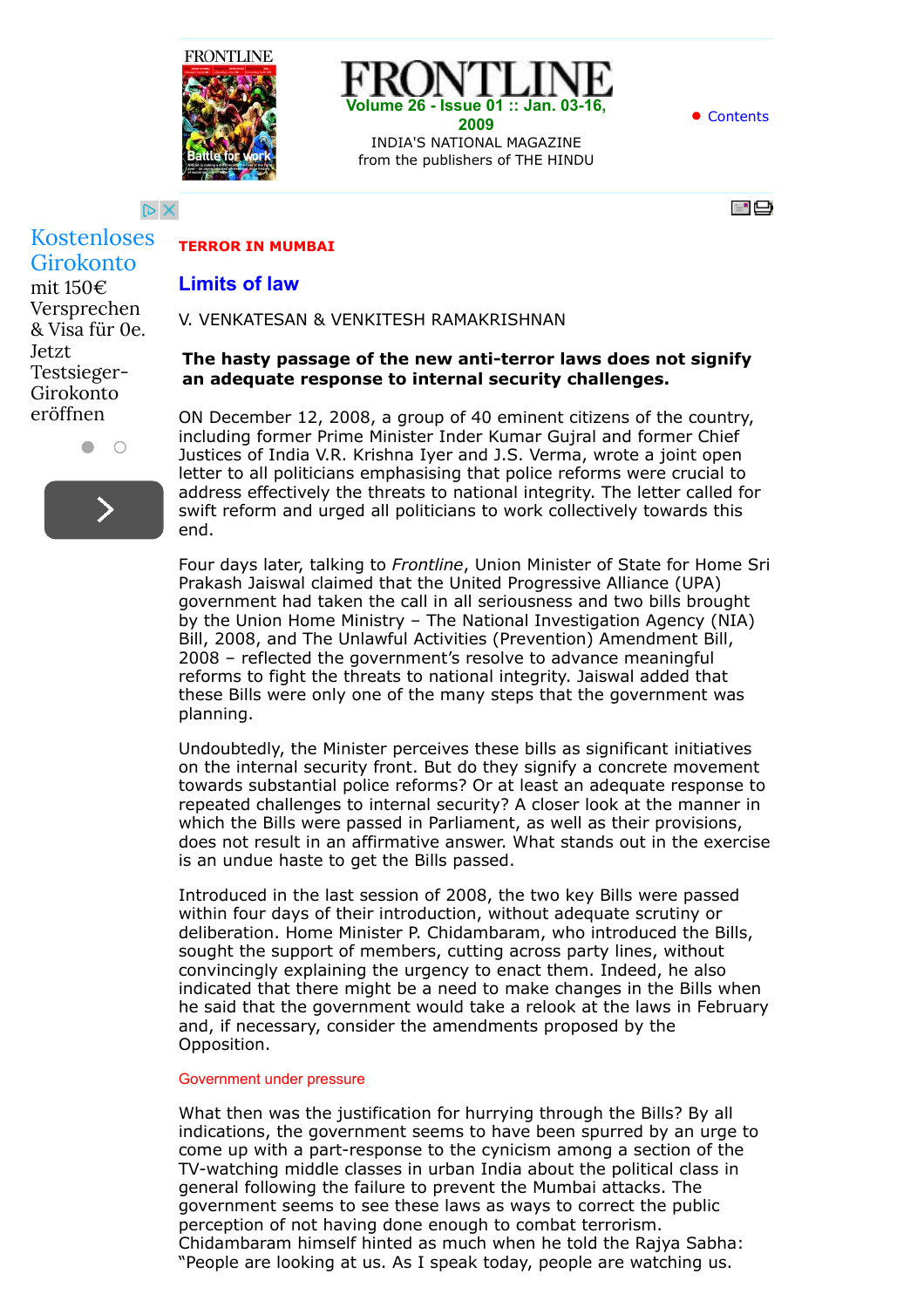People will watch us on television tomorrow. People are asking, 'Is the Parliament of India the sentinel on TV? Is the Parliament of India an appropriate sentinel to guard our liberty?'"

While these words point towards the real pressures faced by the government, the formal premise put forward to bring in the Bills is the all-party meeting of November 30. The meeting had called for urgent, effective measures to strengthen internal security. But, by the Home Minister's own admission, these are not preventive but punitive laws. "These laws spring into action only after the crime is committed or when an attempt is made to commit a crime or in one or two cases, preparation is made to commit a crime. The jehadi terrorist is not deterred by these laws," he told the Rajya Sabha, adding that these Bills sought to meet the objectives of speedy and efficient investigation, fair and speedy trial, and deterrent punishment.

Although the government wanted a quick enactment of the Bills to project a picture of unity in Parliament, both the Congress and the Bharatiya Janata Party (BJP) engaged in an ugly spat on which party deserved greater credit for the harsh provisions.

The BJP's prime ministerial candidate, Lal Krishna Advani, and Arun Jaitley accused the Congress of being apologetic about enacting the two laws. They claimed that the Unlawful Activities (Prevention) Amendment Bill was modelled on the Prevention of Terrorism Act, 2002, enacted by the National Democratic Alliance (NDA) government their party led. Abhishek Manu Singhvi and Kapil Sibal of the Congress retorted that it was a Congress government that had enacted POTA's precursor, the Terrorist and Disruptive Activities (Prevention) Act (TADA), 1985, which was allowed to lapse in 1995.

#### Key changes

The Unlawful Activities (Prevention) Act, 1967, was originally conceived to fulfil the need to install reasonable restrictions, in the interests of the country's sovereignty and integrity, on the freedom of speech and expression; the right to assemble peaceably and without arms; and the right to form associations or unions.

Parliament amended the Act in 2004, following the repeal of POTA. This amendment changed the original character of the Act completely by making it a piece of specifically anti-terror legislation, permanently on the statute books, unlike TADA and POTA, which had sunset clauses. TADA was initially meant for two years but was extended every two years until it was allowed to lapse in 1995. POTA, which originated through an ordinance on October 24, 2001, was to remain in force for three years. The sunset clause implied a periodical review by Parliament of the draconian laws and therefore meant an in-built safeguard against abuse.

The latest amendment, coming as a knee-jerk reaction to the Mumbai attacks, could not have been expected to consider the relevance of a sunset clause either.

The 2008 amendment makes certain key changes. A new section, 43D, has increased the maximum period of custodial interrogation of a terror suspect to 180, a significant increase over the 90 days allowed under Section 167 of the Code of Criminal Procedure (CrPC). The reasons cited for this are not convincing.

Arun Jaitley told the Rajya Sabha that the longer remand period would help to gather evidence internationally by affording more time to send letter rogatories and seek the extradition of wanted criminals. But then why subject Indian suspects to such long detention when their interrogation can be completed in 90 days? Singhvi's reasons were even less convincing. Terrorists inspired fear, he said, and this led to slow investigation, and witnesses were more difficult to find.

Sitaram Yechury of the Communist Party of India (Marxist) pointed out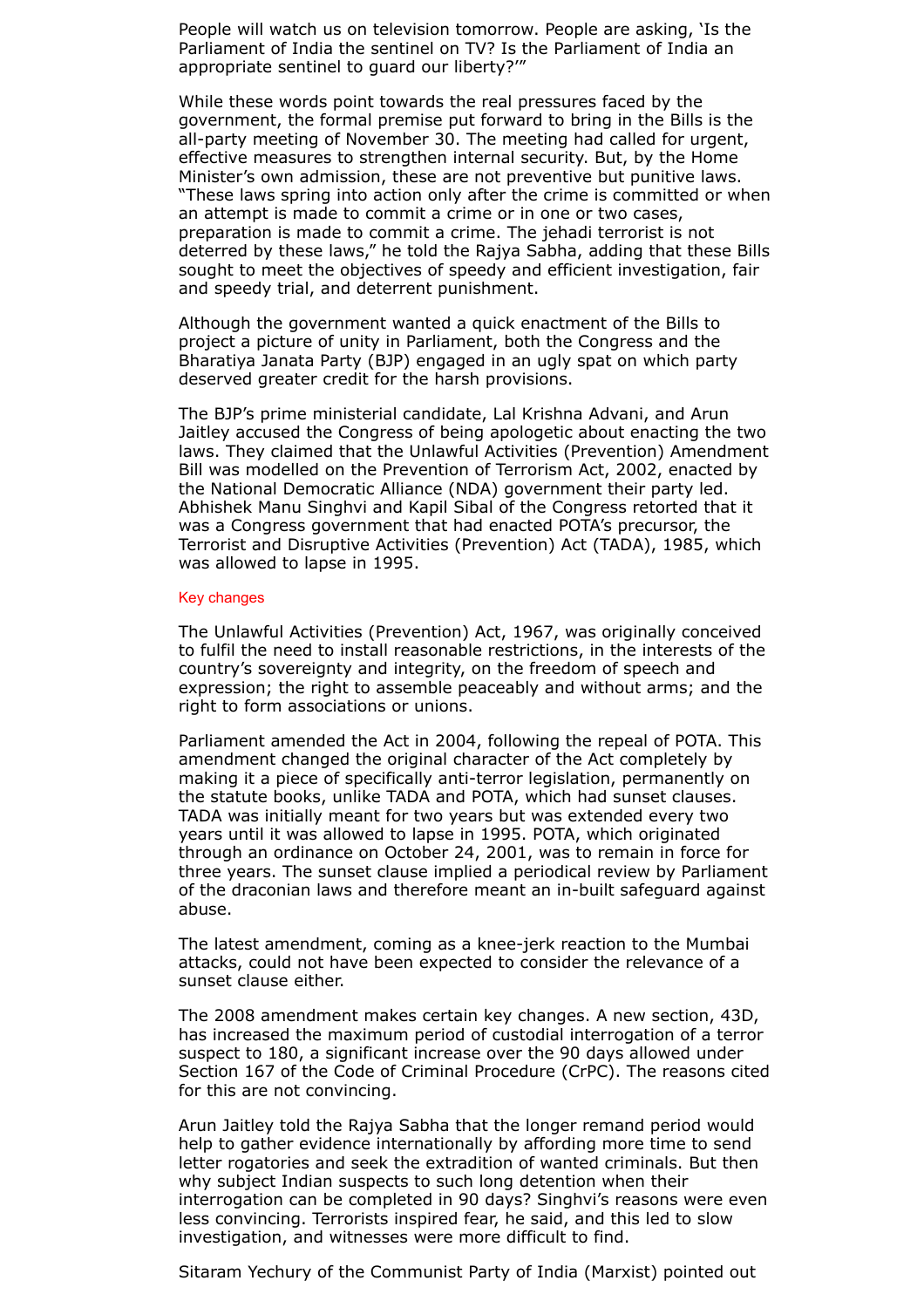in the Rajya Sabha that in the United States no citizen could be detained for more than two days without charges being framed.

"In Canada, suspects cannot be detained for more than one day. In Russia, the maximum period permissible for detention of a suspect is five days. France limits the period to six days, while Ireland restricts it to seven days. In Turkey, this period can last only up to seven and a half days. In the U.K. [United Kingdom], the House of Lords returned the proposal to increase the period under detention from 26 to 48 days," he said. The government could not convincingly explain the glaring distinction between India and other countries with regard to the period of custodial interrogation. The 90-day period was perhaps the longest in the world; doubling this period just to appear stringent makes no sense.

#### Presumption of guilt

Another new provision, Section 43E, introduces the presumption of guilt of an accused, an obnoxious provision that was also present in POTA. Under this Section, if it is proved that arms or explosives or any other substances specified in Section 15 were recovered from the possession of the accused and there is reason to believe that such arms or explosives or other substances of a similar nature were used in the commission of an offence, the court shall presume, unless the contrary is shown, that the accused has committed such offence. Our criminal justice system is based on the presumption of innocence until proved guilty.

Here is what Ashwani Kumar, Minister for Commerce and a lawyer by training, had to say in the Rajya Sabha about this specific provision:

"It is a cardinal rule of jurisprudence that a person is presumed to be innocent until proved to be guilty. I do not think that that has been reversed. All it says is that if a person is found with a weapon of destruction in his possession, the onus would shift temporarily, for that limited purpose, upon him to prove that that cannot lead to an inference of guilt against him. In criminal jurisprudence, the onus of proving the guilt of the accused is invariably, and always, on the prosecution. That principle has not been negatived in this Bill… It is a case of … stolen goods; if stolen goods are found in somebody's possession, it is for him to prove or establish how these goods came into his or her possession in the first place."

Observers found it paradoxical that members of the Treasury Benches who are also established Supreme Court lawyers, specifically, Singhvi and Sibal, argued that the Supreme Court decisions in the Kartar Singh and PUCL (People's Union for Civil Liberties) cases validating TADA and POTA were suspect. They made this point while justifying their decision not to make confessions made before a police officer admissible as evidence in court, though TADA and POTA allowed this. But by that logic, extended detention could also be suspect. In any case, the recent amendments have the potential of unsettling a lot of what is today taken for granted in the realm of Supreme Court precedents on antiterrorism law, experts say. Judges in several countries have taken a dim view of such provisions.

Independent experts say any judge with integrity and a commitment to the oath taken to uphold the Constitution would be careful about convicting someone of a serious offence based only on "circumstantial evidence" and reverse onus provisions.

So, in the Zuma case (1995) in South Africa, the challenged provision stated that an accused person who wanted to retract a confession made before a magistrate would have to establish that the confession was given involuntarily.

This provision might seem quite reasonable and pragmatic, but the South African Constitutional Court unanimously struck down the provision as infringing upon the presumption of innocence. This decision was endorsed in subsequent cases in 1996 and 2002.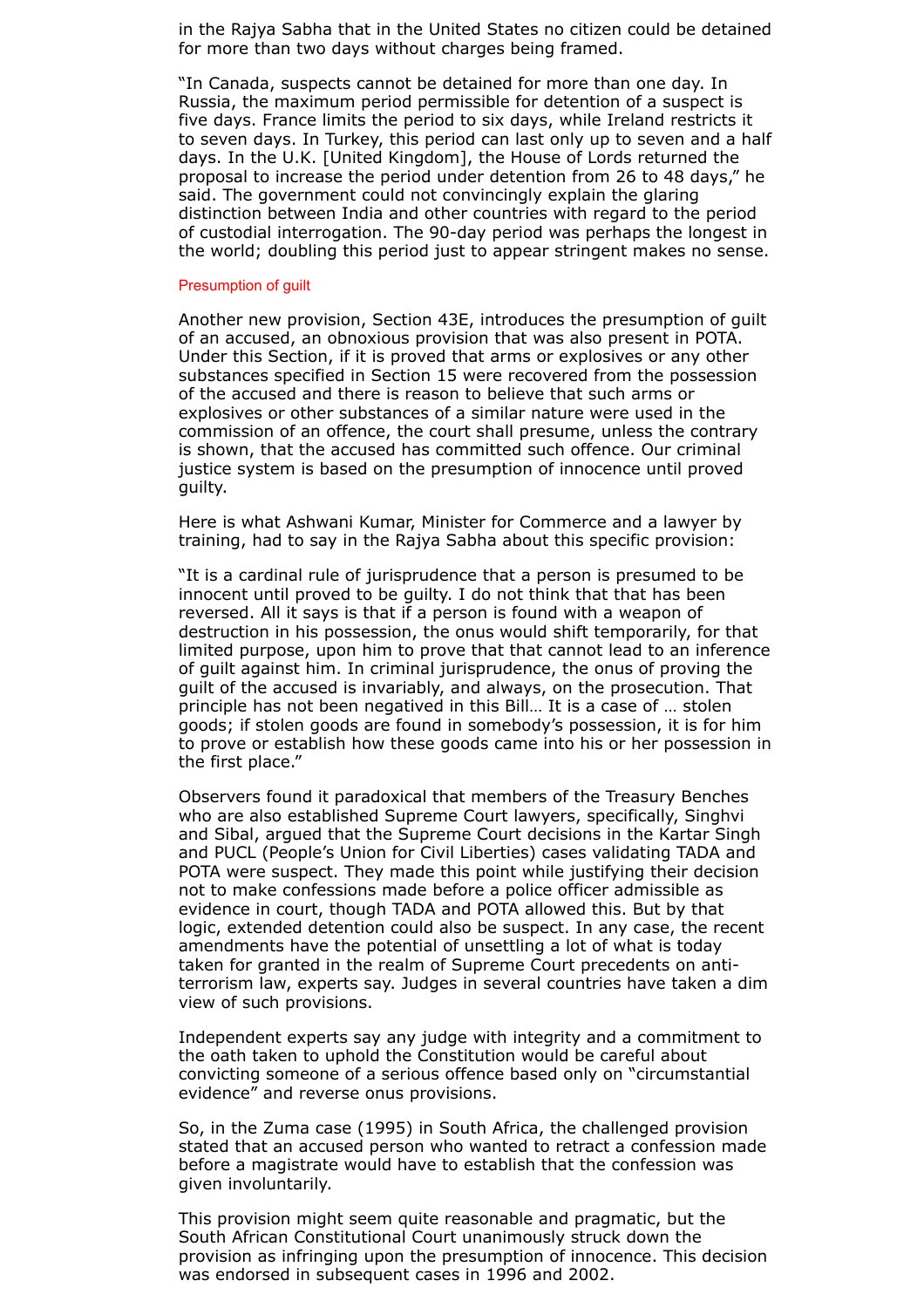The language of Section 43E (b) is vague. What does "any other definitive evidence suggesting the involvement of the accused in the offence" mean? Who decides what is "definitive evidence"? The judicial test for such provisions usually is whether the reversal of onus enables a person who is innocent to be convicted. Experts fear that innocent people or those with only an unknowing, tangential connection to the offence can end up being convicted of direct complicity.

While the legislator may want to draft things broadly with a view to giving investigators and prosecutors the maximum latitude, this is precisely the type of situation that breeds abuse of emergency powers, and judges are quite alive to this. Faced with extraordinary circumstances, judges are more willing to give latitude, but they would prefer, in order to maintain the rule of law, to have narrowly crafted exceptions, experts caution.

#### Federal agency

The NIA Bill creates a federal investigating agency to supersede the State police in the case of investigation and trial of offences under certain Acts specified in its schedule. The first information as to the commission of the offence will be registered in the police station and then forwarded to the State government. The State government shall forthwith forward it to the Central government, which may, in view of the gravity of the offence and other relevant factors, direct that the case be taken up with the NIA. Otherwise, the case remains with the State agency. The NIA may associate the State agency with the investigation, if it is expedient to do so. The NIA may also return the case to the State for investigation.

### Special courts

The Act provides for the constitution of a special court to try the offences investigated by the NIA. The Chief Justice of the High Court will nominate the special judge, and the case is to be tried on a day-to-day basis. Appeals against the orders of the special court will lie with the Division Bench of the High Court and the appeals should be disposed of within three months.

The Acts mentioned in the Schedule include the Atomic Energy Act, 1962; the Anti-Hijacking Act, 1982; the Suppression of Unlawful Acts Against Safety of Civil Aviation Act, 1982; the SAARC Convention on (Suppression of Terrorism) Act, 1993; the Suppression of Unlawful Acts Against Safety of Maritime Navigation and Fixed Platforms on Continental Shelf Act, 2002; the Weapons of Mass Destruction and Their Delivery Systems (Prohibition of Unlawful Activities) Act, 2005; the Unlawful Activities (Prevention) Act, 1967; and offences under Chapter VI of the Indian Penal Code (Sections 121 to 130) dealing with offences against the State and Sections 489-A to 489-E of the IPC (dealing with counterfeit currency notes).

## Suggestions from the Left

Yechury suggested amendments to the two Bills to address concerns about possible abuse. He suggested that the UAPA and the IPC sections be brought under a separate schedule in the NIA Bill so as to make the association of State governments in the investigation and trial of the offences mandatory. In the UAPA (Amendment) Bill, he suggested amendments to restore the period of custodial interrogation to 90 days, presumption of innocence of the accused, and deletion of the provision seeking to punish anyone failing to furnish information relating to terrorist offence with imprisonment for three years or with a fine or with both (Section 43F [2]).

D. Raja of the Communist Party of India suggested the deletion of the entire clause enabling presumption of guilt of the accused. The Rajya Sabha rejected all the amendments before the passing the Bills.

However, Chidambaram's statement on a probable relook at the laws in